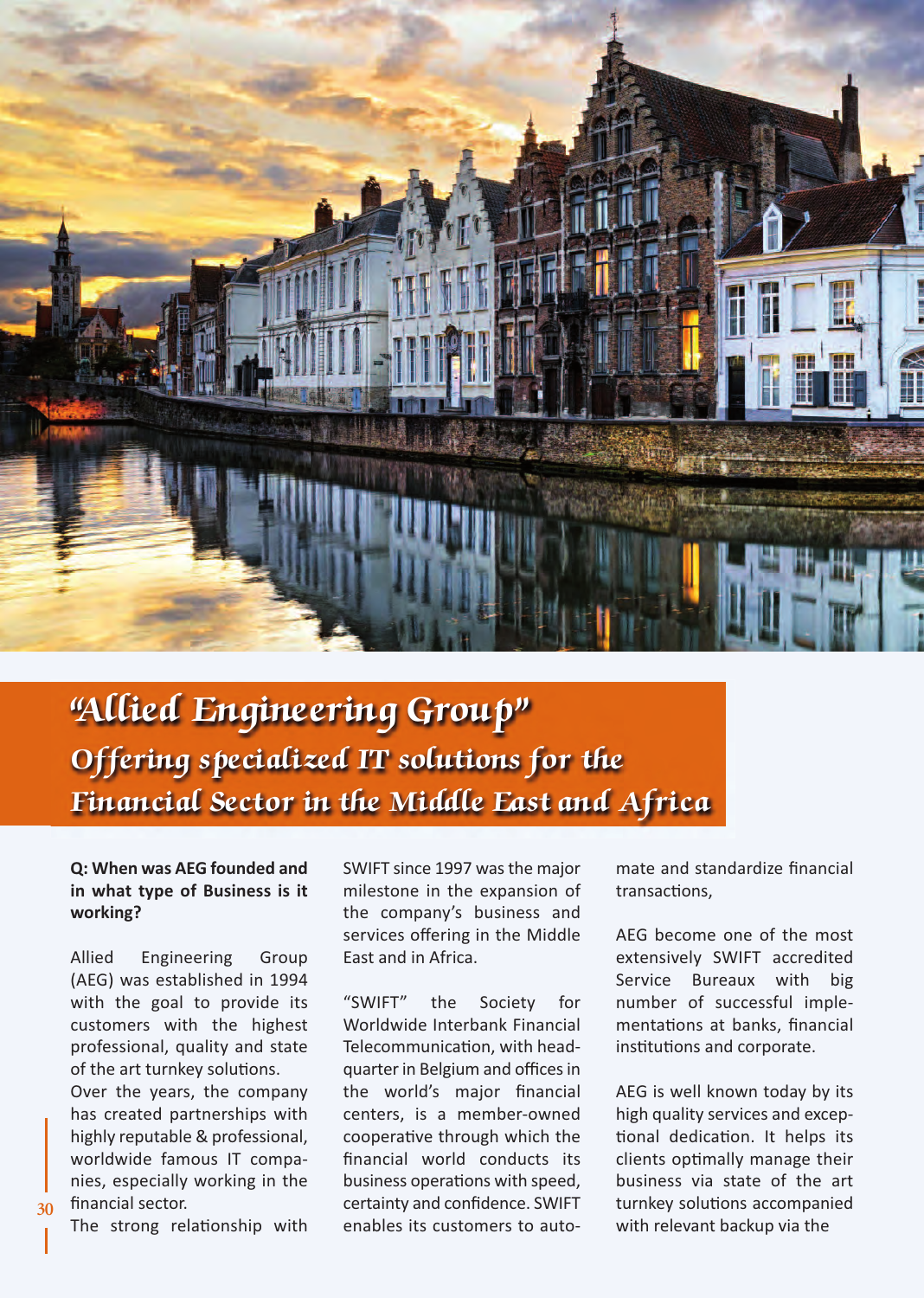

necessary consultancy services, training and support.

AEG head office is in Beirut - Lebanon with international branches network for closer local support.

#### **Q: Who are the important partners of AEG ?**

AEG has succeeded in creating pivotal partnerships with highly reputable international solution providers for the financial sector.

AEG's strength lies in its team of consultants, with deep knowledge and experience in the products it offer.

Beside SWIFT, AEG is partnering with the following international IT companies:

- Advanced Partner with IBM for its B2B integration solutions and Financial Transaction Manager FTM as well as peer to peer Connect: Direct Secure and Managed File Transfer

- Regional Partner for FIRCOSOFT from France for its OFAC Name Filtering solution

- Business Partner with Bottomline Technologies from Switzerland for its Reconciliation and Exception Management Solutions, namely its Accounts Reconciliation

- Global Partner for Stratus Technology from the US for its SmartFT Fault Tolerant Solutions

- Business Partner with ArcServe technologies for its very important replication and high availability solutions